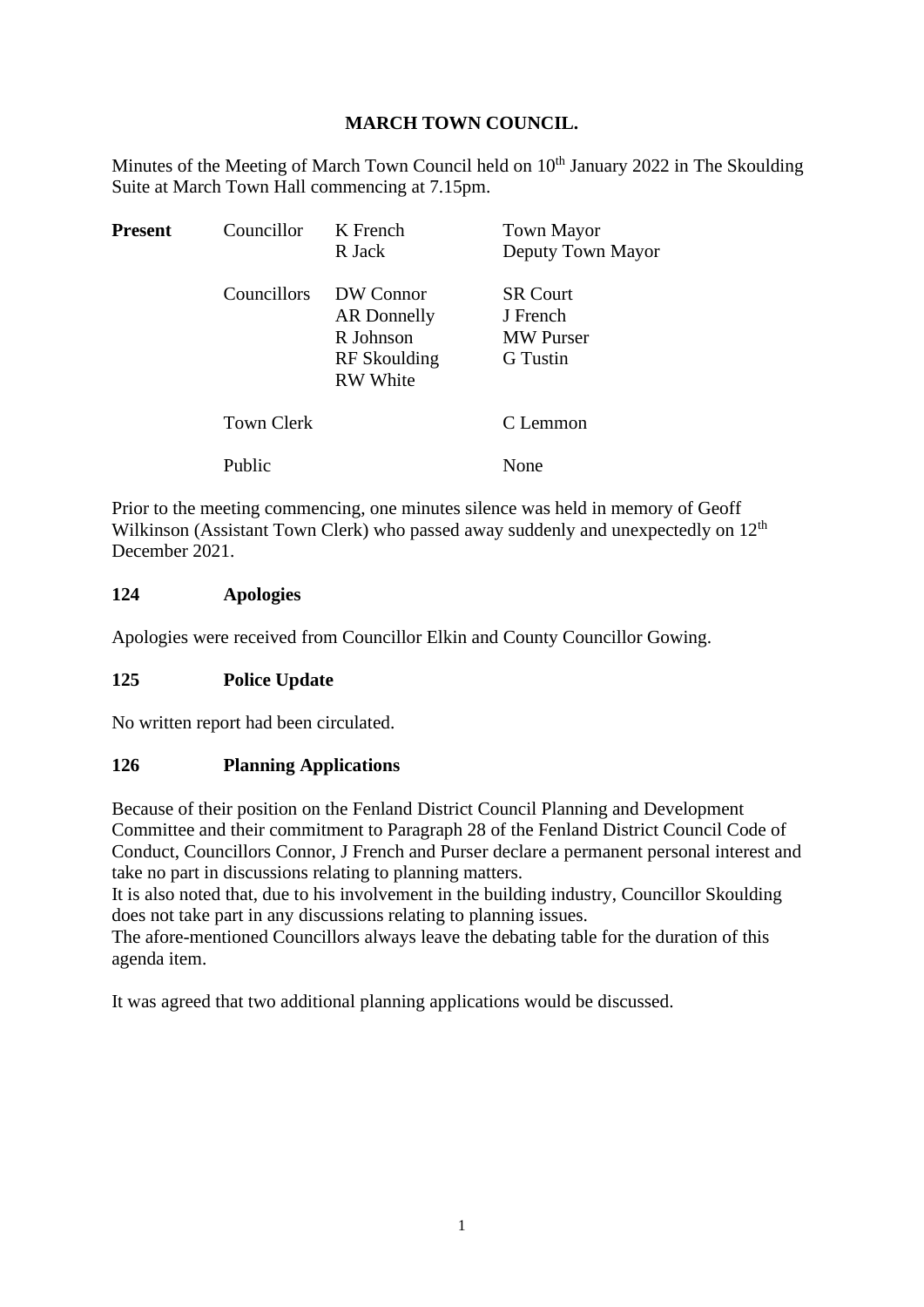| Application<br>Number | Name and address of applicant, details of application,<br>and recommendation of March Town Council                                                                                                                                                                                                                                                                                                                                                                                                                                                                                                                                                                                                                                                                                                        |
|-----------------------|-----------------------------------------------------------------------------------------------------------------------------------------------------------------------------------------------------------------------------------------------------------------------------------------------------------------------------------------------------------------------------------------------------------------------------------------------------------------------------------------------------------------------------------------------------------------------------------------------------------------------------------------------------------------------------------------------------------------------------------------------------------------------------------------------------------|
| F/YR21/1484/F         | Mr J Salter, 10 Woodlands Avenue, March.<br>Conversion of loft and install dormer windows and cladding to<br>front and velux roof lights to rear to form additional living<br>accommodation to existing dwelling and erect a detached<br>double garage involving demolition of existing garage at 10<br>Woodlands Avenue, March.<br>Received: 22 December 2021.<br>Reply by: 12 January 2022.<br>Recommend approval.                                                                                                                                                                                                                                                                                                                                                                                      |
| F/YR21/1488/RM        | Mr D Betts, D R Betts Bespoke Joinery, 43 Whittlesey Road,<br>March.<br>Reserved Matters application relating to detailed matters of<br>access, appearance, landscaping, layout and scale pursuant to<br>outline permission F/YR20/1103/O, to erect 1 x dwelling (2-<br>storey 4-bed) and detached garage with games room above at<br>Land South East of 43 Whittlesey Road, March.<br>Received: 23 December 2021.<br>Reply by: 13 January 2022.<br>Recommend approval.                                                                                                                                                                                                                                                                                                                                   |
| F/YR21/1496/F         | Mr & Mrs Ogden, 95 Foxglove Way, March.<br>Erect a single-storey rear extension to existing dwelling at 95<br>Foxglove Way, March.<br>Received: 21 December 2021.<br>Reply by: 11 January 2022.<br>Recommend approval.                                                                                                                                                                                                                                                                                                                                                                                                                                                                                                                                                                                    |
| F/YR21/1497/O         | Mrs Anne Dew, Persimmon Homes East Midlands, Persimmon<br>House, 19 Commerce Road, Lynch Wood, Peterborough.<br>Erect up to 1,200 x dwellings with associated infrastructure,<br>public open space, allotments, local centre and primary school,<br>involving the demolition of existing buildings (outline<br>application with matters committed in respect of access) at<br>Land West of The Avenue, March.<br>Received: 4 January 2022.<br>Reply by: 25 January 2022.<br>Recommend approval, but only subject to the following<br>conditions:<br>Roundabout on bypass (A141) and site access from such<br>a)<br>roundabout being constructed prior to any house-building<br>being commenced.<br>b) No site access from Knights End Road.<br>c) Full flooding and drainage assessment being undertaken. |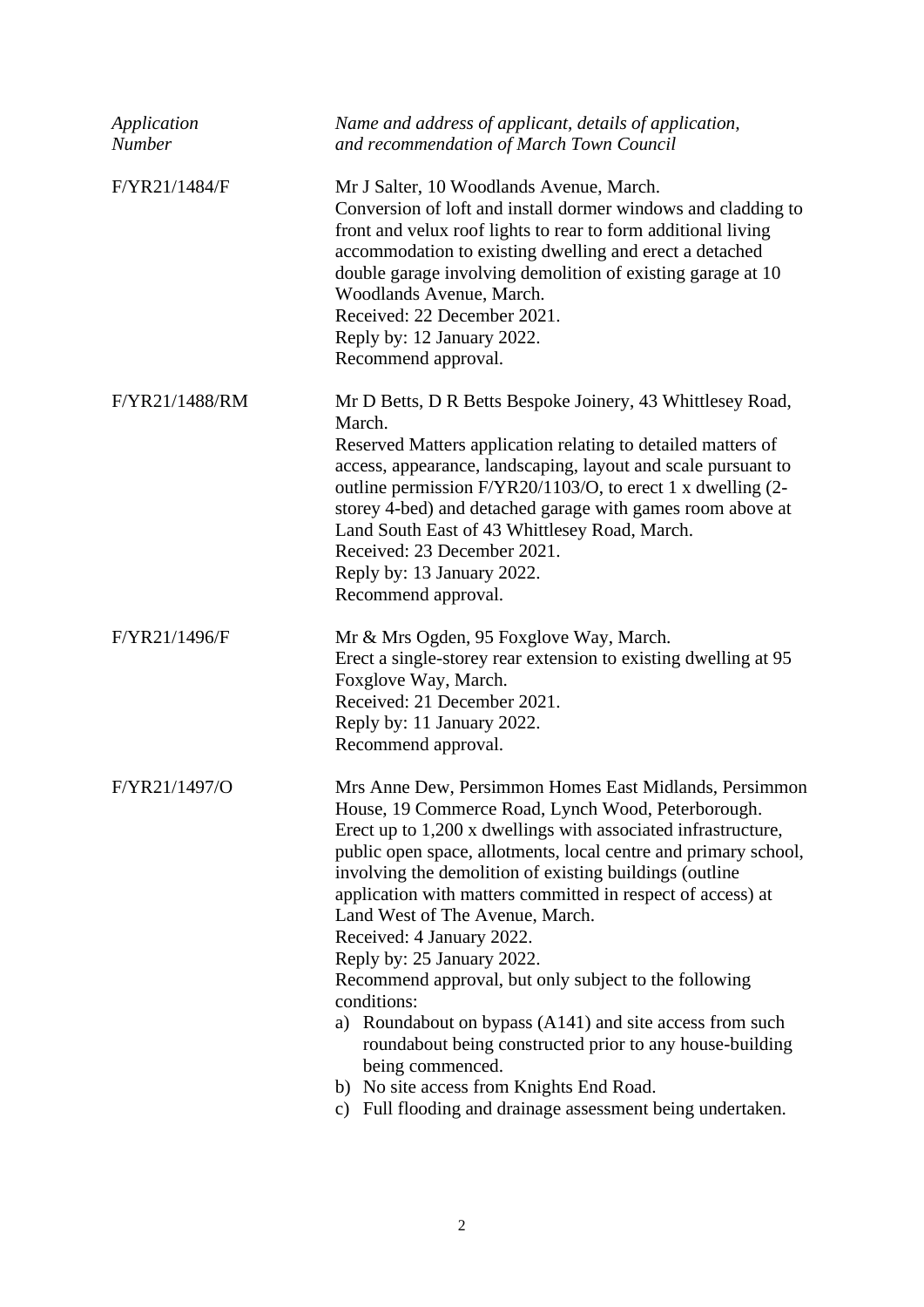F/YR21/1506/F Screwfix Direct Limited, Trade House, Mead Avenue, Houndstone Business Park, Yeovil. Change of use of building from retail (Class E) to storage and distribution (B8) at Unit 4, Meadowland Retail Park, Wisbech Road, March. Received: 7 January 2022. Reply by: 28 January 2022. Recommend approval.

## **127 Public Participation**

Since nobody had given the requisite notice to the Clerk to enable them to address the meeting, no public participation took place.

## **128 Minutes of Meetings**

The following Minutes were agreed and signed by the Mayor: Main Council Meeting of 6<sup>th</sup> December 2021. Planning Sub-Committee Meeting of 20<sup>th</sup> December 2021.

## **129 Matters Arising**

Re Main Council Meeting of 6<sup>th</sup> December 2021:

Minute 116: The Clerk reported that he had spoken to and emailed Phil Hughes on  $7<sup>th</sup>$  December 2021 in regards to the positioning of the replacement town toilets. No response has been received.

#### **130 Affirmation of Budget / Precept for 2022/23**

The Town Clerk confirmed all details regarding the proposed budget and precept documents for 2022 / 2023.

The figures presented were confirmed as follows: Budget figure  $£301,320$ . Total funding required  $£305,070.$ Net Council Tax Base 6,726. Amount obtained by precept £320,000. Charge per property  $£47.58p.$ Following a short discussion, the above figures were all unanimously ratified (proposer Councillor K French, seconder Councillor Skoulding). Full details relating to the budgets and precept are attached as appendices 1, 2 and 3.

#### **131 Cambridgeshire County Council Update**

The Clerk reported that all email updates are being circulated on a daily basis. Councillor J French then reported as follows:

a) Councillor J French is due to present a petition to CCC concerning the lack of a "special needs" educational facility within the town on 18<sup>th</sup> January 2022.